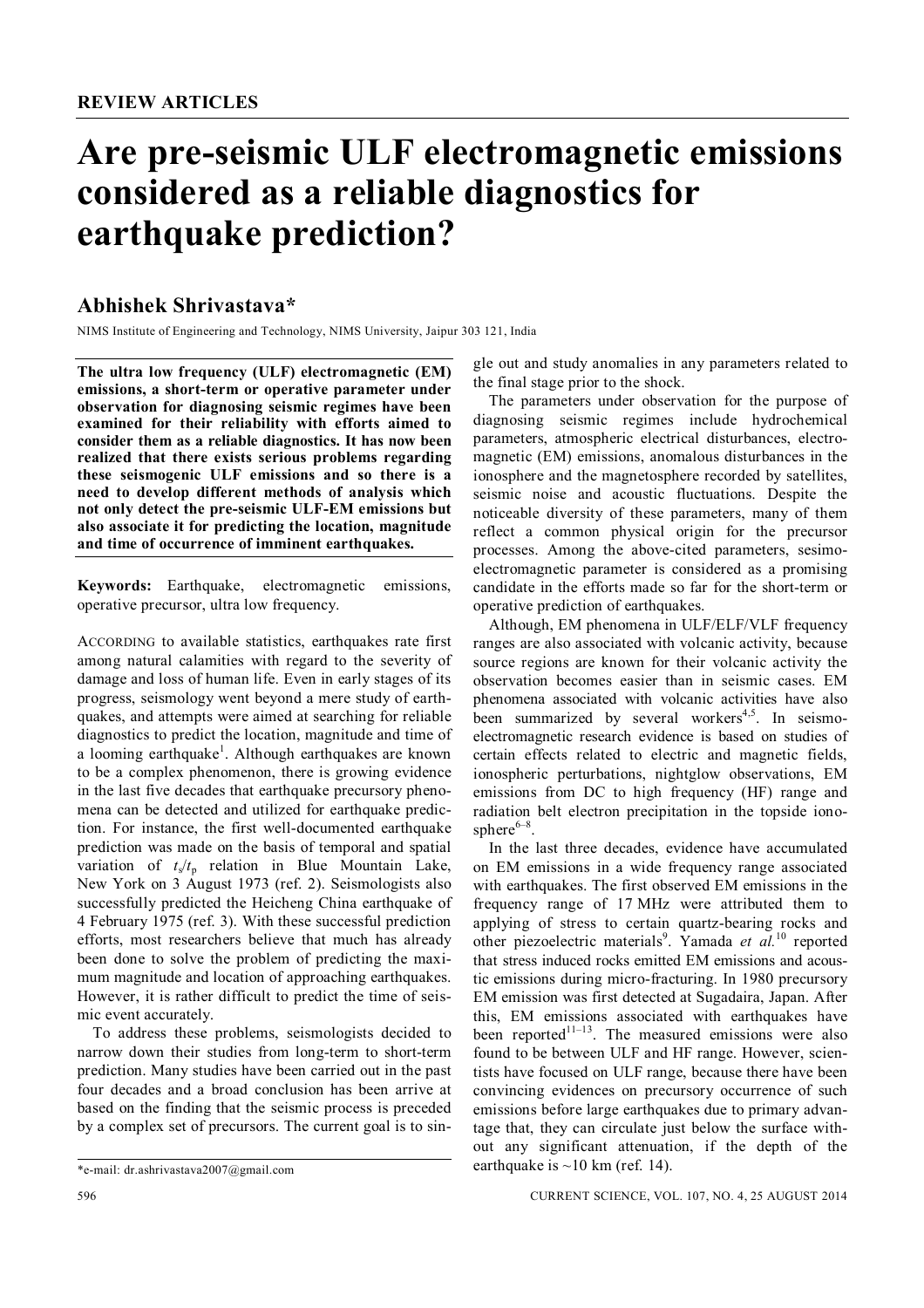#### **Unprecedented ULF electromagnetic anomalous emissions**

The occurrence of strong ULF magnetic field disturbances has been reported<sup>15</sup> at Kodiak 1–2 h before the Great Alaska earthquake  $(M = 9.2)$  of 27 March 1964. This earthquake is the largest one that has occurred in the United States during modern times. Unusual ULF magnetic signals were recorded prior to the Loma Prieta *M*<sup>s</sup> = 7.1 earthquake, on 17 October 1989 ( *f* = 0.01–10 Hz,  $d = 7$  km,  $A = 1.5$  nT)<sup>11,16</sup>. Anomalous EM emissions were also observed before the great crustal  $M_s = 6.9$  earthquake at Spitak, Armenia, on 7 December 1988 ( $f = 0.005-$ 1 Hz,  $d = 120-200$  km,  $A = 0.03-0.2$  nT)<sup>12,21</sup>, almost one month before the 8 August 1993  $M_s = 8.0$  Guam earthquake  $(f = 0.02 - 0.05 \text{ Hz}, d = 65 \text{ km})^{13-16}$ . Before the great  $M_w = 8.2$  Biak earthquake in Indonesia, on 17 February 1996  $(f = 0.005 - 0.03 \text{ Hz}, d = 80 \text{ km}, A = 0.2 - 0.3 \text{ nT})^{17}$ . Possible seismic-related ULF  $(f=0.01-0.015 \text{ Hz})$ anomalies occurred 2 weeks before the L'Aquila  $M = 6.3$ earthquake with the distance up to 630 km (ref. 18). All these seismic-related ULF effects appeared several hours to several weeks prior to the main events with in a distance up to several kilometers from the epicentre.

#### **Proposed physical generation mechanism models**

The seismogenic ULF range EM emissions believed to be coming from within focal zones, have emerged as a potential precursor candidate for short-term earthquake prediction<sup>13,17,19–23</sup>. This is further reinforced by the suggestions that mechanical deformation or microfacturing in the looming focal zones may give rise to pre- or coseismic ULF-range EM emissions due to the following generation mechanisms: (1) inductive effect resulting from the movement of conductive medium in the Earth's geomagnetic field<sup>24,25</sup>; (2) displacement of boundaries between high and low conductive crustal blocks<sup>26</sup>; (3) electrokinetic effects<sup>27–30</sup>; (4) piezoelectric or piezomagnetic effects<sup>31-34</sup> and (5) microfacture electrification<sup>21</sup>.

However, seismo-ULF EM study is mainly empirical, indicating an experience-based approach with wellaccepted consideration that no matter what the physics underlying of the observed phenomenon is, one tends to make a prediction based on the past experience learned from the phenomena. Further, such experience is not sufficient to ensure that a prediction is right on the basis of location, magnitude and time, because the earthquake related EM phenomena have not been fully understood despite the above-mentioned proposed physical generation processes, due to the complexity of the seismogenic process.

#### **Potential interpretations of the seismogenic ULF EM emissions**

Modern high-sensitivity magnetometers can detect these weak signals from the lithospheric sources, although there is a problem with strong artificial EM noise, especially in the industrial areas. Additionally, there are ULF geomagnetic pulses of ionospheric origin that can have high amplitudes during disturbed geomagnetic periods. Therefore, before an earthquake, we can usually observe a superposition of ULF emissions from different sources on the Earth's surface.

It is usually believed that seismo-associated ULF variations could be either due to direct radiation from earthquake origin zone<sup>21,35</sup> or due to a change in geoelectric conductivity inside and near the earthquake zone, which leads to a change in ULF waves generated by magnetospheric sources $3\overline{6}$ . The underground ULF EM field attenuates only little in crustal material and hence on theoretical consideration the associated magnetic field can be detected to large distances up to 100–150 km (ref. 20).

#### **Theoretical analysis of recorded preseimic ULF signals**

With the availability of very sensitive instruments with high suppression of man-made interference, the recording of high-quality signals in ULF range has greatly improved<sup>20</sup>. However, the practical detection and application of precursory ULF EM signals in real-time earthquake prediction consist of several problems: (i) intensity of anticipated ULF signal is low; (ii) discrimination of weak seismo-electromagnetic signals from the natural EM fields is difficult; (iii) limitation in the localization of precursor source or at least, determination of azimuth direction to the source zone. For the discrimination polarization analysis is found effective, at least partially, in distinguishing seismoelectromagnetic signals from natural signals in the ULF range<sup>13,37,38</sup>. Principal component analysis and fractal analysis have been used in isolating components of extra-terrestrial and seismotectonic origin in magnetic field records<sup>14,20,39</sup>. For the identification of source or its direction gradiometric method has been developed $40-42$ , but the techniques lack reliability as the ULF EM waves undergo dissipation and dispersion, making identification of the desired signal ambiguous<sup>43</sup>. Further, use of amplitude difference, employing synchronous observation in two or multiple sites was also advocated $43$ , but as space derivative of magnetic field perturbation tends to be unstable at low signal-to-noise ratio, it gives error in estimation of source direction.

The application of polarization ellipse in directionfinding problem, i.e. goniometric method was also studied<sup>44-46</sup>. This technique allows determination of trends in azimuth angle of anomalous ULF signal area of the earthquake epicentre.

All the above-mentioned methods are applied to improve the detection of the seismogenic ULF range emissions and also for an understanding of their association with earthquake activity, but no single method can solve all the above-mentioned problems.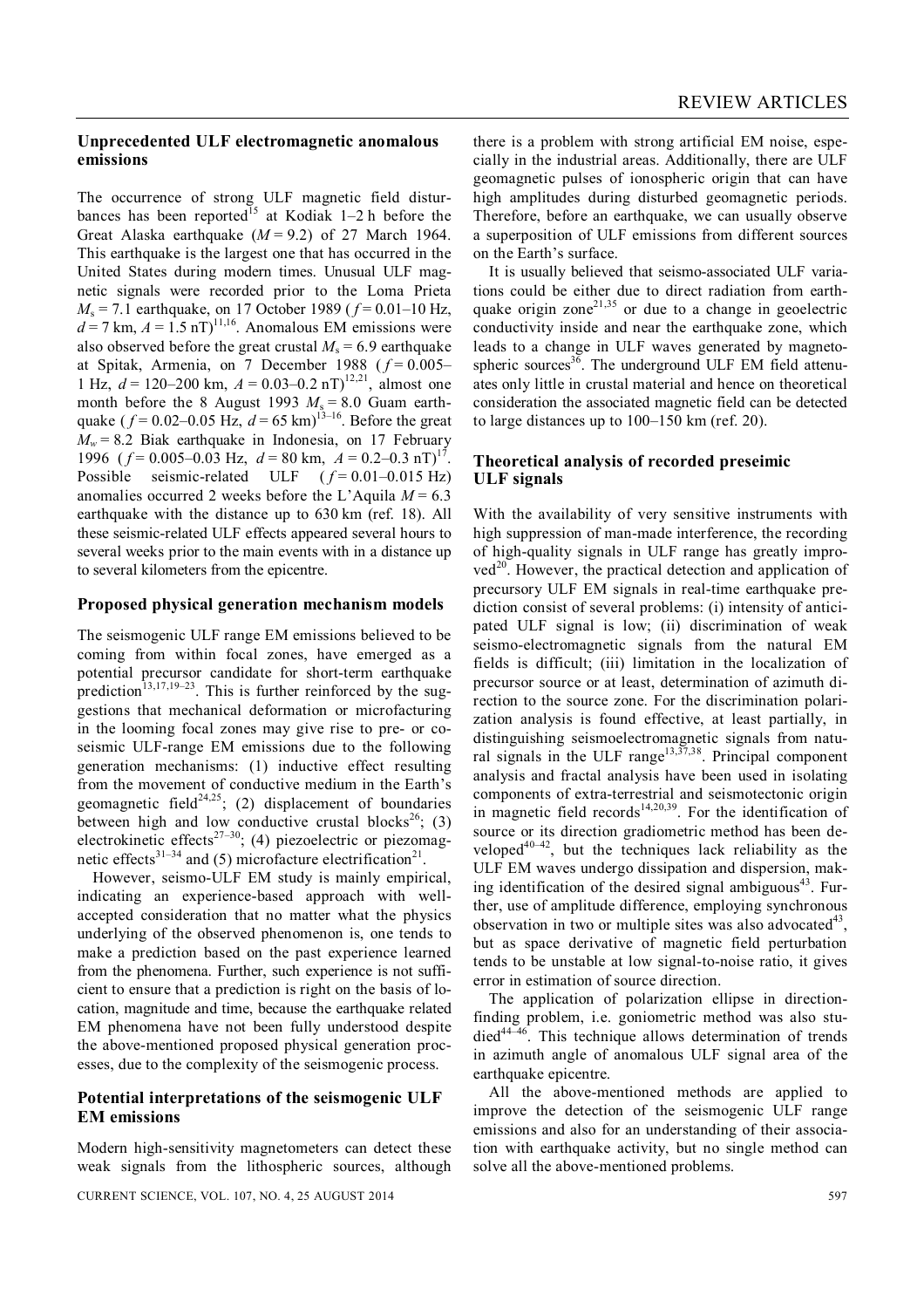### REVIEW ARTICLES

Fraser-Smith<sup>47</sup> summarized the evidence for ULF electromagnetic field fluctuations preceding large earthquakes. He clearly pointed out that the presence of many natural and man made ULF-range fluctuations acted as an obstacle in the detection process of any earthquakerelated fluctuations and ultimately questioned their association with the considered event<sup>47</sup>. This uncertainty on reliability made the earthquake preparation process a subject for recent discussions specially based on two important points: (1) How to detect weak ULF EM signals as an earthquake precursor? (2) How can we associate these detected ULF EM emissions to earthquake preparation process?

#### **Prevailing arguments related to pre-seismic ULF EM emissions**

Fraser-Smith *et al.*<sup>48</sup> claimed that they did not record any ULF emissions associated with some significant earthquakes like Landers earthquake, 1992 and Northridge earthquake, 1994. EM emission is of the nature of selectivity or directivity and could be possibly detected before part of strong earthquakes ( $M_s > 6$ ) or at some stations in the observation networks. Selectivity is an important property of seismic electric signals which are related to earthquakes<sup>49</sup>. Analytical solutions of Maxwell equations, as well as numerical ones, show that selectivity results from the fact that earthquakes occur by slip on faults, which are appreciably more conductive than the surrounding medium<sup>50-52</sup>.

In recent years, several studies $53-62$  have shown strong evidence that the detected ULF-range geomagnetic anomalies claimed to be earthquake precursors after examination attributed to normal magnetic disturbances driven by solar–terrestrial interaction.

#### **Controversial reports of earthquake-related ULF-range signals**

The above-mentioned studies have examined many controversial reports of earthquake-related signals demonstrating that several methodologies used in previous studies are not appropriate to detect the presence of earthquake precursors<sup>62</sup>. Few researchers<sup>63</sup> have criticized the findings in some of the studies<sup>53,60,64</sup>, but they have failed to provide solid facts in support of their criticism. Some studies<sup>54,65</sup> demonstrated that the fractal analysis of the geomagnetic field in the ULF band is not a good indicator of an imminent earthquake. On the contrary, few workers<sup>63</sup> emphasized the importance of fractal analysis of the ULF band of the geomagnetic field components to identify precursors of earthquakes. But they failed to address studies<sup>54</sup> which demonstrated that the fractal precursors documented in these claimed evidences are signals that are part of normal geomagnetic activity, which

therefore cannot be described as earthquake-related anomalies. The observed results have shown only variation of parameters (fractal dimension and polarization ratio) of the geomagnetic field that were part of normal geomagnetic activity driven by solar–terrestrial interactions. Consequently, short-term earthquake prediction based on these precursors, which we have shown to be unreliable, would be highly vulnerable to false alarms, and the possible development of prediction capabilities would be adversely affected<sup>65</sup>.

Research of short-term and operative earthquake pre $diction<sup>66</sup>$  is less favoured. Arguments also extend to the extreme claim that any ULF precursory activity is impossible<sup>67</sup>. Considering the difficulties associated with factors such as the highly complex nature, rarity of large earthquakes and subtleties of possible pre-seismic signatures, the present negative views are not baseless. It is difficult to prove associations between any two events (possible ULF precursor and earthquake) separated in time and there may be legitimate reasons for the critical views. The degree to which we can predict a phenomenon is often measured by how well we understand it.

The views mentioned above do not appear to be unjustified as many issues related to earthquake generation are not fully clear as yet. It is reasonably expected that the preparatory process of earthquakes has various aspects which may be observed before the final catastrophe through seismic, geochemical, hydrological and EM changes<sup>66</sup>. Therefore, the study of multidisciplinary character of the science of ULF earthquake prediction is indubitable for consideration as a reliable diagnostic.

#### **Pre-seismic ULF EM emissions as a reliable diagnostic precursor**

Two criteria have been recently proposed for the acceptance of an observed signal as an earthquake precursor<sup>68</sup>. (1) The reported existence of believable scientific testimony for anomalies in the observables prior to at least some earthquakes. (2) The existence of satisfactory physical models to describe the existence of the precursor. The given criteria could prove the association between the earthquake and observed ULF EM emissions, but they are not sufficient to consider ULF EM pre-seismic emissions as a reliable precursor, as the efforts are aimed at searching for a reliable diagnostics to predict the location, magnitude and time of an imminent earthquake, so that early warning of the event could make it possible to evacuate the population.

So far much has been done to solve the problem of measuring the seismic associated ULF EM emissions and on finding the detected ULF EM, which could be helpful in only predicting the possibility of occurrence of an earthquake in the nearby region. We cannot measure the hypocentre location, maximum magnitude of the impending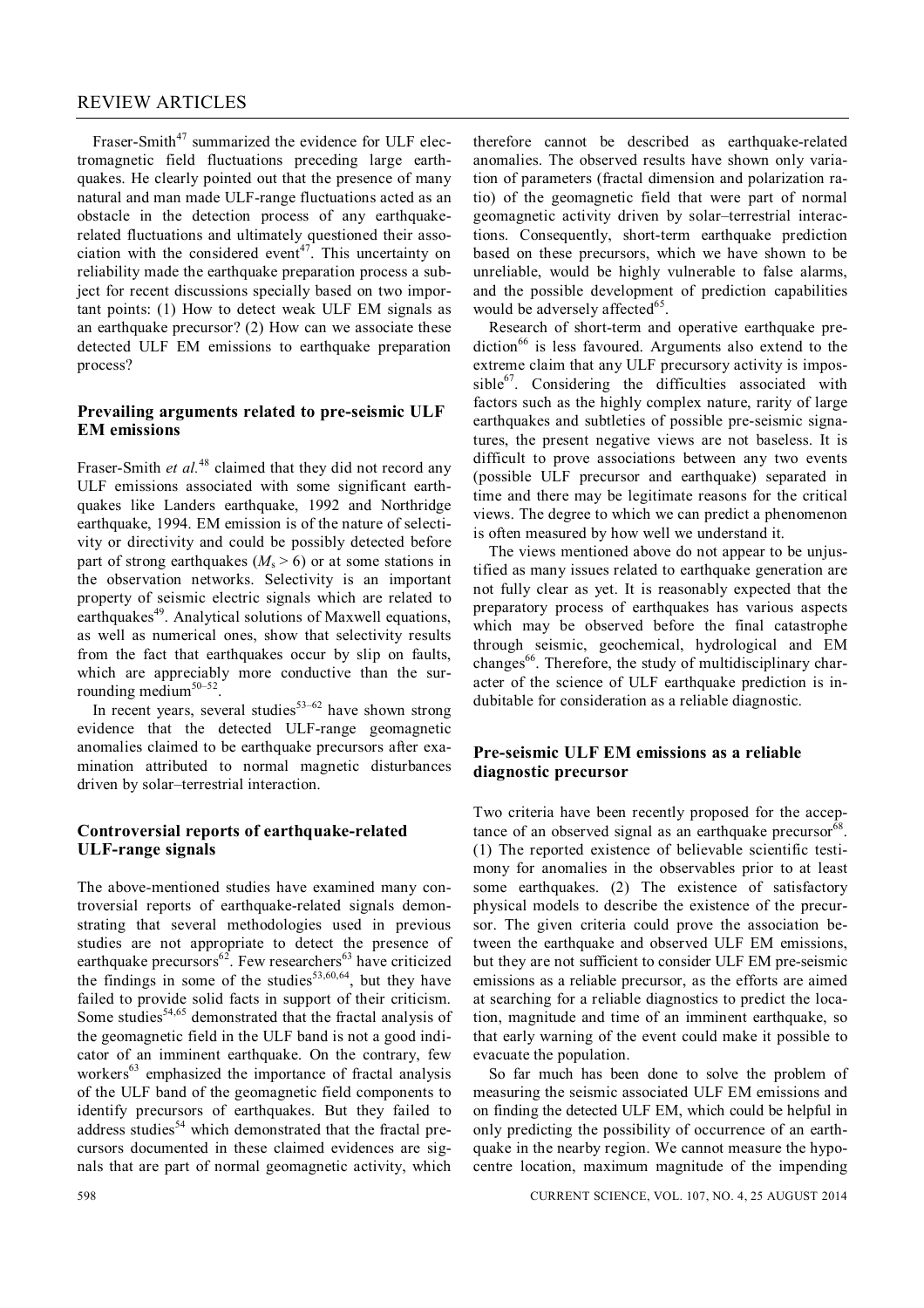earthquake and also its precise time of occurrence, as in most of the cases measurement of ULF is based on multistation approach and the distance (at which the signals are detected) from the hypocentre with direction cannot be predicted with this approach. Also the time of detection of the ULF EM precursor cannot be associated with the time of the occurrence of the approaching earthquake.

We have discussed the problems regarding the seismogenic ULF emissions and now we believe that there is need to develop different kinds of analytical methods which not only detect the pre-seismic ULF EM emissions, but also associate them with predicting the location, magnitude and time of occurrence of an imminent earthquake<sup>69</sup>.

- 1. Gokhberg, M. B., *Earthquake Prediction: Seismoelectromagnetic Phenomena*, CRC Press, 1995.
- 2. Aggarwal, Y. P., Sykes, L. R., Simpson, D. W. and Richards, D. G., Spatial and temporal variations in  $t_s/t_p$  and in P wave residuals at Blue Mountain lake, New York: application to earthquake prediction. *J. Geophys. Res*., 1975, **80**, 718–732.
- 3. Wang, K., Chen, Q. F., Sun, S. and Wang, A., Predicting the 1975 Haicheng earthquake. *Bull. Seismol. Soc. Am.*, 2006, **96**(3), 757– 795; doi:10.1785/0120050191.
- 4. Johnston, M., Review of electric and magnetic fields accompanying seismic and volcanic activity. *Surv. Geophys*., 1997, **18**, 441–475.
- 5. Zlotnicki, J. and Nisida, Y., Review of morphological insights of self-potential anomalies on volcano. *Surv. Geophys*., 2003, **24**, 291–338.
- 6. Hayakawa, M. and Hobara, Y., Current status of seismo-electromagnetics for short-term earthquake prediction. *Geomatics*, *Nat. Hazards Risk*, 2010, **1**(2), 115–155; doi:10.1080/19475705.2010. 48693.
- 7. Pulinets, S., The synergy of earthquake precursors. *Earthquake Sci.*, 2011, **24**(6), 545–548.
- 8. Anagnostopoulos, G., Vassiliadis, E. and Pulinets, S., Characteristics of flux–time profiles, temporal evolution, and spatial distribution of radiation-belt electron precipitation bursts in the upper ionosphere before great and giant earthquakes. *Ann. Geophys.* (*Spec. Issue*), 2012, **551**, 21–36.
- 9. Nitsan, U., Electromagnetic emission accompanying fracture of quartz-bearing rocks. *Geophys. Res. Lett*., 1977, **4**, 333–336.
- 10. Yamada, I., Masuda, K. and Mizutani, H., Electromagnetic and acoustic emission associated with rock fracture. *Phys. Earth Planet. Int.*, 1989, **57**, 157–168.
- 11. Fraser-Smith, A. C., Bernardi, A., McGill, P. R., Ladd, M. E., Helliwell, R. A. and Villard Jr, O. G., Low-frequency magnetic field measurements near the epicenter of the *Ms* = 7.1 Loma Prieta earthquake. *Geophys. Res. Lett*., 1990, **17**, 1465–1468.
- 12. Kopytenko, Yu A., Matiashvili, T. G., Voronov, P. M., Kopytenko, E. A. and Molchanov, O. A., Detection of ultra-lowfrequency emissions connected with the Spitak earthquake and its aftershock activity, based on geomagnetic pulsations data at Dusheti and Vardzia observatories. *Phys. Earth Planet. Inter*., 1993, **77**, 85–95.
- 13. Hayakawa, M., Kawate, R., Molchanov, O. A. and Yumoto, K., Results of ultra low frequency magnetic field measurements during the Guam earthquake of 8 August 1993. *Geophys. Res. Lett*., 1996, **23**, 241–244.
- 14. Serita, A., Hattori, K., Yoshino, C., Hayakawa, M. and Isezaki, N., Principal component analysis and singular spectrum analysis of ULF geomagnetic data associated with earthquakes. *Nat. Hazards Earth Syst. Sci*., 2005, **5**, 685–689; doi:10.5194/nhess-5-685-2005.

CURRENT SCIENCE, VOL. 107, NO. 4, 25 AUGUST 2014 599

- 15. Moore, G. W., Magnetic disturbances preceding the 1964 Alaska earthquake. *Nature*, 1964, **203**, 508–509.
- 16. Bernardi, A., Fraser-Smith, A. C., McGill, P. R. and Villard Jr, O. G., Magnetic field measurements near the epicenter of the *Ms* 7.1 Loma Prieta earthquake. *Phys. Earth Planet. Inter*., 1991, **68**, 45–63.
- 17. Hayakawa, M., Itoh, T., Hattoti, K. and Yumoto, K., ULF electromagnetic precursors for an earthquake at Biak, Indonesia on February 17, 1996. *Geophys. Res. Lett*., 2000, **27**, 1531–1534.
- 18. Prattes, G. *et al.*, Ultra low frequency (ULF) European multi station magnetic field analysis before and during the 2009 earthquake at L'Aquila regarding regional geotechnical information. *Nat. Hazards Earth Syst. Sci.*, 2011, **11**, 1959–1968; doi:10.5194/ nhess-11-1959-2011.
- 19. Hayakawa, M., Molchanov, O. A. and NASDA/UEC team, Achievements of NASDA's Earthquake Remote Sensing Frontier Project. *TAO*, 2004, **15**(3), 311–327.
- 20. Hayakawa, M., Hattori, K. and Ohta, K., Monitoring of ULF (ultra low-frequency) geomagnetic variations associated with earthquakes. *Sensors*, 2007, **7**, 1108–1122.
- 21. Molchanov, O. A. and Hayakawa, M., Generation of ULF electromagnetic emissions by microfracturing. *Geophys. Res. Lett*., 1995, **22**, 3091–3094.
- 22. Molchanov, O. A., Kopytenko, Y. A., Voronov, P. M., Kopytenko, E. A., Matiashvili, T. G., Fraser-Smith, A. C. and Bernardi, A., Results of ULF Magnetic field measurements near the epicenters of the Spitak  $(Ms = 6.9)$  and Loma Prieta  $(Ms = 7.1)$  earthquakes: comparative analysis. *Geophys. Res. Lett*., 1992, **19**, 1495–1498.
- 23. Molchanov, O. A., Schekotov, A. Y., Fedorov, E., Belyaev, G. G., Solovieva, M. S. and Hayakawa, M., Preseismic ULF effect and possible interpretation. *Ann. Geophys*., 2004, **47**(1), 119–131.
- 24. Surkov, V. V., ULF electromagnetic perturbations resulting from the fracture and dilatancy in the earthquake preparation zone. In *Atmospheric and Ionospheric Electromagnetic Phenomena Associated with Earthquakes* (ed. Hayakawa, M.), TERRAPUB, Tokyo, 1999, pp. 371–382.
- 25. Surkov, V. V., Molchanov, O. A. and Hayakawa, M., Preearthquake ULF electromagnetic perturbations as a result of inductive seismogenic phenomena during microfracturing. *J. Atmos. Sol.-Terr. Phys*., 2003, **65**, 31–46.
- 26. Dudkin, F., De Santis, A. and Korepanov, V., Active EM sounding for early warning of earthquakes and volcanic eruptions. *Phys. Earth Planet. Inter*., 2003, **139**, 187–195.
- 27. Mizutani, H. and Ishido, T., A new interpretation of magnetic field variation associated with Matsushiro earthquakes. *J. Geomagn. Geoelectr*., 1976, **28**, 179–188.
- 28. Mizutani, H., Ishida, T., Yokokura, T. and Ohnishi, S., Electrokinetic phenomena associated with earthquakes. *Geophys. Res. Lett*., 1976, **3**, 365–368.
- 29. Fitterman, D. V., Theory of electrokinetic–magnetic anomalies in faulted half-space. *J. Geophys. Res.*, 1979, **84**, 6031–6040.
- 30. Fedorov, E., Pilipenko, V. and Uyeda, S., Electric and magnetic fields generated by electrokinetic processes in a conductive crust. *Phys. Chem. Earth (C)*, 2001, **26**, 793–799.
- 31. Martin, R. J., Habermann, R. E. and Wyss, M., The effect of stress cycling and inelastic volumetric strain on remanent magnetization. *J. Geophys. Res*., 1978, **83**, 3485–3496.
- 32. Ogawa, T., Oike, K. and Miura, T., Electromagnetic radiations from rocks. *J. Geophys. Res. D*, 1985, **90**, 6245–6249.
- 33. Ogawa, T. and Utada, H., Coseismic piezoelectric effects due to a dislocation. 1. An analytic far and early-time field solution in a homogeneous whole space. *Phys. Earth Planet. Inter.*, 2000, **121**, 273–288.
- 34. Johnston, M. J. S., Mueller, R. J. and Sasai, Y., Magnetic field observations in the near-field of the 28 June 1992 *M*7.3 Landers California, earthquake. *Bull. Seismol. Soc. Am*., 1994, **84**, 792–798.
- 35. Fenoglio, M. A., Johnston, M. J. S. and Byerlee, J. D., Magnetic and electric fields associated with changes in high pore pressure in